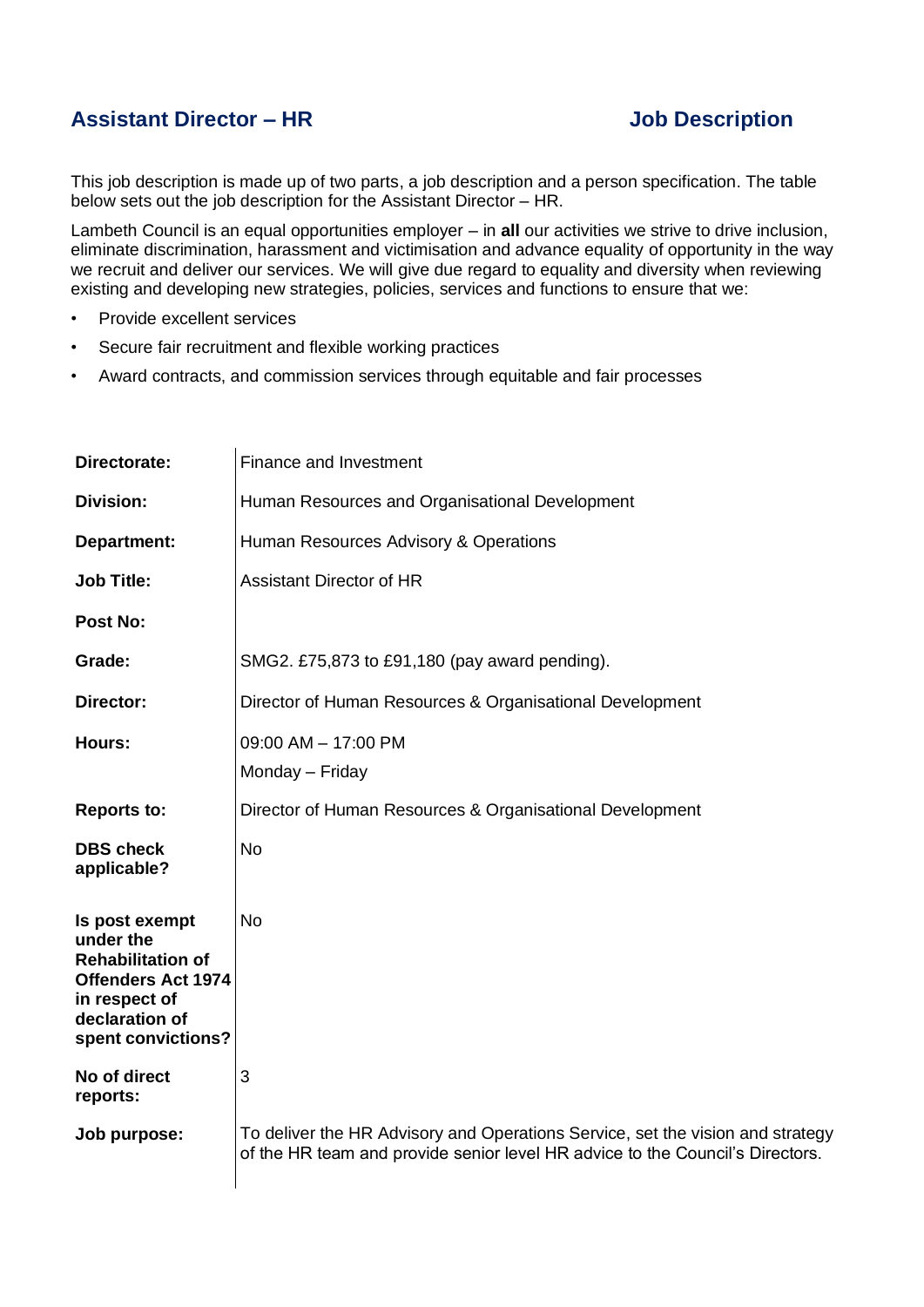### **Main duties and responsibilities**

#### **HR Delivery & Leadership**

- Directs the Business Partner, Employee Relations and Recruitment managers and teams.
- Provides senior level HR advice and support to Directors across the Council.
- Develops a business partnership with Directorates to ensure that the HR service delivers the needs of its customers.
- Acts as the point of escalation and quality review for the ER manager on complex ER cases, the Recruitment Manager and Contact Point Manager respectively
- Contributes to the delivery of the Business Plan by ensuring service delivery is aligned to this plan, the Council's OD Strategy and recommending improvements in ways of working and delivery of HR.
- Responsible for Policy Development and consultation, updating in line with legal changes and the Council's need for workforce change.
- Sets, monitors and reports against HR KPIs within the team (e.g. time to recruit, response times throughout ER processes etc.)
- Gathers feedback across the Council on performance and uses insights to drive improvements in operations

#### **Stakeholder Management**

- Collaborates with the Head of Contracts and Systems on systems requirements / challenges, to maximise the efficiency of HR services.
- Oversee the collective bargaining process, facilitating a constructive negotiation and agreement in complex circumstances
- Deputises for Director of HR & OD where required

#### **Flexibility**

The above is not an exhaustive list and the role holder may be required to undertake additional or alternative tasks and duties as the needs of the business dictate, provided they are within the individual's capabilities and skills set at an appropriate level.

#### **Variation**

This is a description of the job as required at the date shown. It is the practice of this Authority to periodically examine job descriptions, update them and ensure that they relate to the job performed, or to incorporate any proposed changes. This procedure will be conducted by the appropriate manager in consultation with the postholder.

In these circumstances it will be the aim to reach agreement on reasonable changes, but if agreement is not possible the Head of Service reserves the right to make changes to your job description following consultation.

#### **Date: April 2022**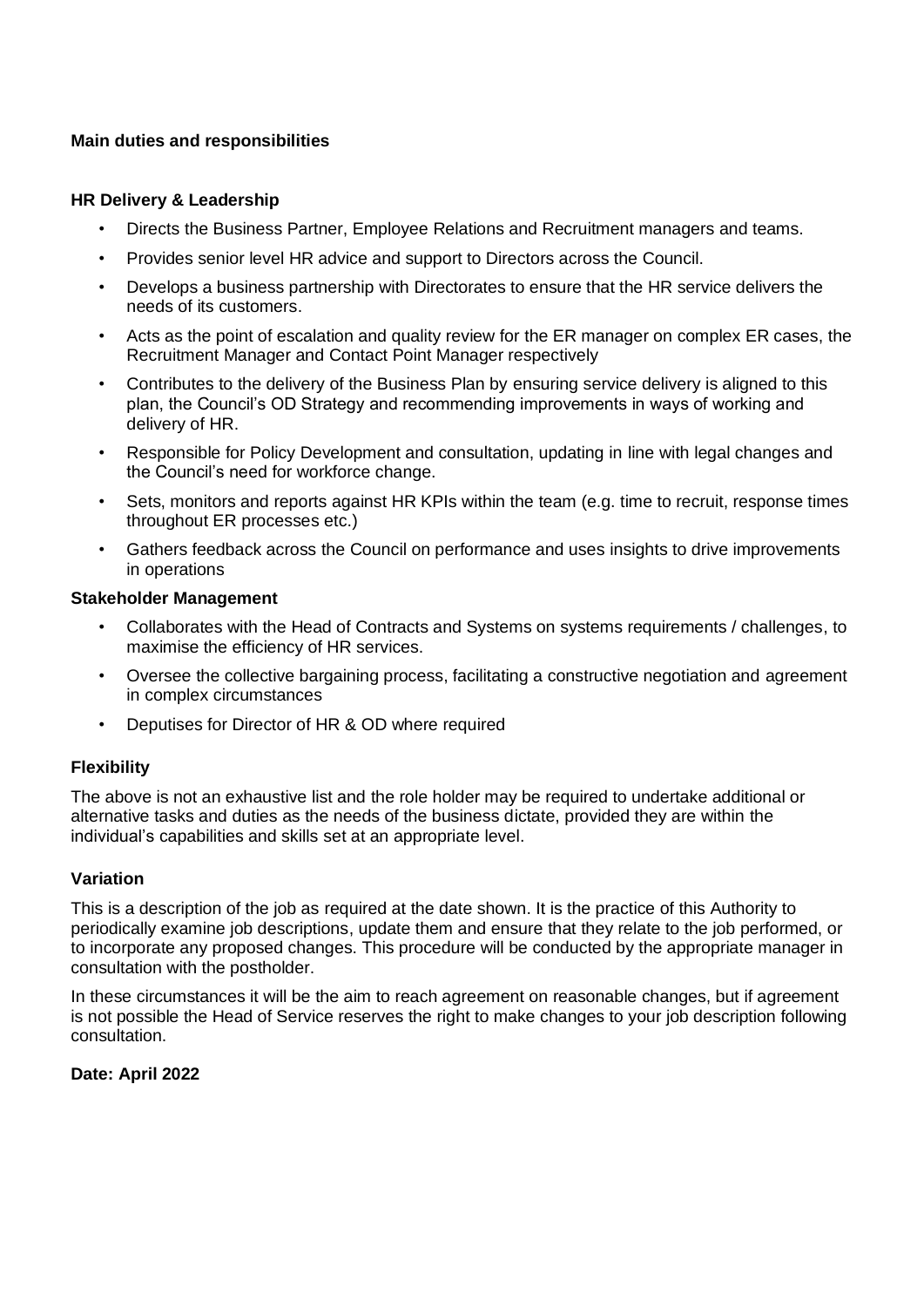# **Person specification**

## **Technical Skills, Core Competencies and Other Attributes**

The person who wishes to fulfil the role of Assistant Director is expected to demonstrate the following throughout their work:

| <b>Technical Skills</b>                | <b>Description</b>                                                                                                                                                                            |
|----------------------------------------|-----------------------------------------------------------------------------------------------------------------------------------------------------------------------------------------------|
| HR Policy /<br><b>Procedure Advice</b> | Designs and implement policies, procedures and processes<br>Provides advice to senior Directorate stakeholders (and internal HR<br>$\bullet$<br>where required) on HR policies and procedures |
| <b>Employment Law</b><br>Understanding | Applies relevant and up to date UK employment and discrimination law<br>knowledge to diversity and inclusion cases and complex / high profile /<br>large-scale Council activities             |
|                                        | Ensures all required legal measures are taken across the people agenda<br>$\bullet$                                                                                                           |
| Conflict<br>Management                 | Coaches senior leaders and Line Managers on conflict management<br>$\bullet$<br>approaches and open and consistent behaviour                                                                  |
|                                        | Ensures all casework is undertaken in the appropriate way to mitigate<br>$\bullet$<br>the risk of tribunal action                                                                             |
| HR Policy Writing &<br><b>Review</b>   | Oversees the drafting, regular reviews / updates and consistency of<br>$\bullet$<br>application of HR Policies & Procedures                                                                   |
|                                        | Creates a HR Policy environment that drives the right culture amongst<br>$\bullet$<br>organisational leaders                                                                                  |
| Casework-<br><b>Evidence Base</b>      | Leads and reviews the analysis on HR casework and provides<br>$\bullet$<br>recommendations on how HR and / or the business is to proceed<br>considering the analysis                          |
|                                        | Evaluates and provides unique insight and strategic advice on<br>$\bullet$<br>overarching internal and external trends (e.g. sickness rates)                                                  |
| Recruitment                            | Sponsors the approach to talent attraction and champions this at the<br>$\bullet$<br>executive level to ensure strategic alignment                                                            |
|                                        | Embraces external and internal changes to the selection & assessment<br>$\bullet$<br>environment and feeds back impacts to direct reports (e.g. changes to<br>discrimination legislation)     |
| Core<br><b>Competencies</b>            | <b>Description</b>                                                                                                                                                                            |
| <b>Customer Focus</b>                  | Focuses own and team's efforts on delivering a quality and committed<br>service. Gathers a variety of data to evaluate quality standards                                                      |
| Communications &<br>Influence          | Demonstrate self-assurance and credibility when presenting own ideas<br>and those of others in order to gain buy-in and commitment, adapting<br>style to deal with the situation              |